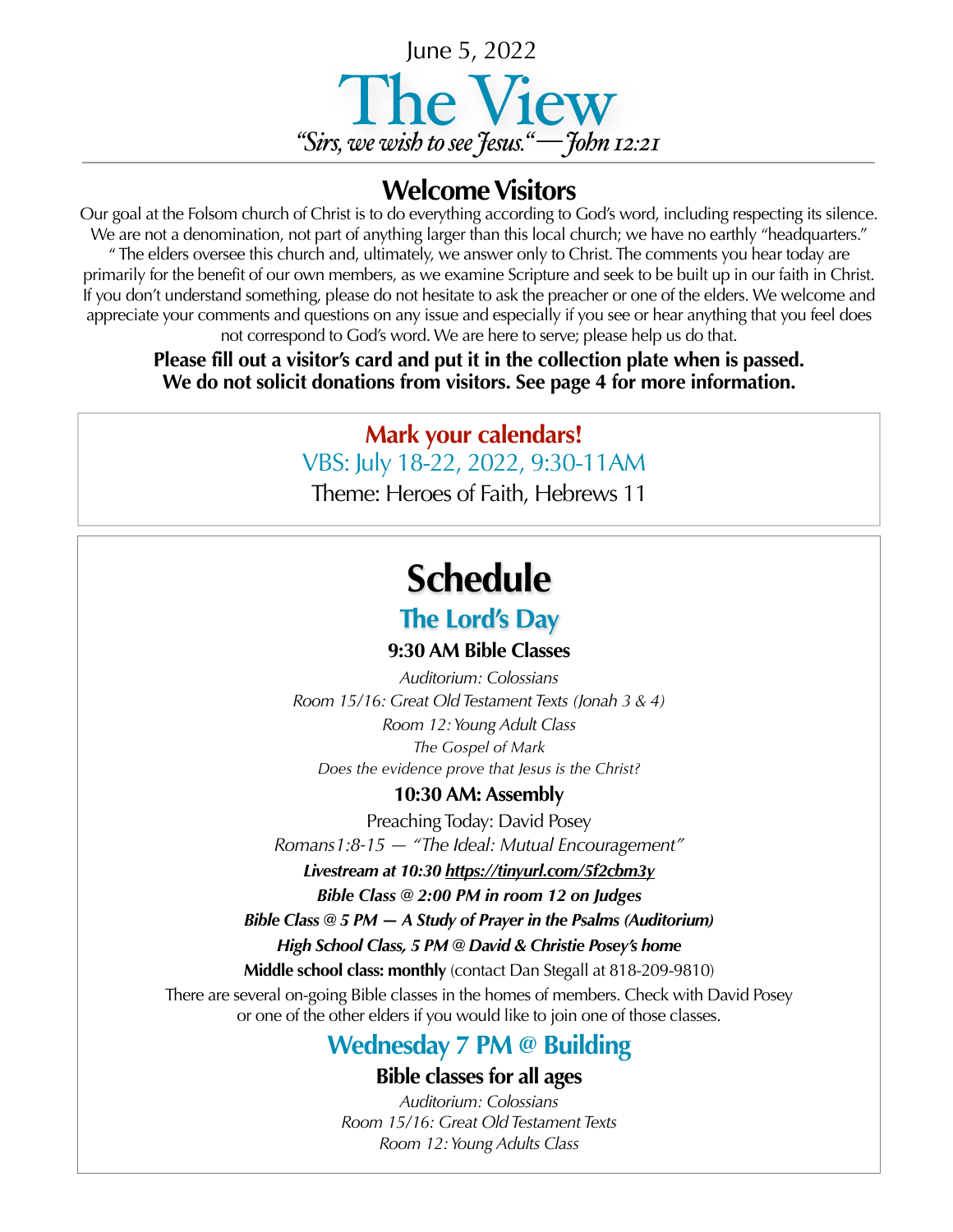## Culture

#### How about "binge reading" instead of binge *watching*?

The chart below gives the approximate time it takes the average person to read each book of the Bible. Note that you could read the fabulous book of Isaiah in under four hours. You could read the Psalms on a flight to Hawaii or New York, or read Romans in less than half the time it takes to watch an average movie. There are even sources online to *listen* to the Bible (here's a link: [https://](https://www.biblestudytools.com/audio-bible/esv/) www.biblestudytools.com/audio-bible/esv/). Why is this under the heading of "culture"? Because today, we have a veritable plethora of choices in how to spend our time, more than at any time in the history of the world. The hard question is: do music, novels, self-help books, streaming services, TV shows, movies, social media get more of our time and attention than the Bible?



#### June is "Gay Pride Month" …

…but according to the apostle Paul, homosexuality is nothing to be proud of. It needs to be repented of.

"Or do you not know that the unrighteous will not inherit the kingdom of God? Do not be deceived: neither the sexually immoral, nor idolaters, nor adulterers, nor men who practice homosexuality,\* nor thieves, nor the greedy, nor drunkards, nor revilers, nor swindlers will inherit the kingdom of God. And such were some of you. But you were washed, you were sanctified, you were justified in the name of the Lord Jesus Christ and by the Spirit of our God" *— I Corinthians 6:9-11.* 

The noun *arsenokoitēs*, refers to a homosexual who is *excluded* from the kingdom ([1 Cor 6:9](bible:1Cor.6.9)) and condemned by the law  $(F$  Tim 1:10; cf. Gen [19](bible:Gen.19); [Lev 18:22,](bible:Lev.18.22)[29,](bible:Lev.18.29) [20:](bible:Lev.18.20)13; [Dt 23:17](bible:Deut.23.17)).

*Dictionary of New Testament Theology*, 2, 570

#### Entertainment and Self-Deception

An excerpt from Samuel Parkison from his book *Thinking Christianly*

Suppose you are analyzing the most recent Hollywood blockbuster with another group of friends. Let's say it's a really potent artifact of social commentary, with profound redemptive themes. And yes, it has some tawdry sex scenes, but they exist within a story-arch that exposes the vanity of sexual licentiousness, so at the end of the day, they are truth-telling pieces of a realistic and redemptive story. Suppose there's another friend politely nodding, waiting for the conversation to transition into something of relevance to her. You ask her if she's seen the movie, and she says no. No problem, you think. You love the movie so much that you suggest the group go watch it again right now! She declines, saying something about demands at home. Except you happen to know that she made plans to spend the afternoon with you and your friends, so upon your urging, she surrenders up her explanation: "That movie sounds pretty interesting, but I just don't like the idea of spending money to watch actors pretend to fornicate." Didn't she just hear what I had to say? you think. You assure her that the movie's conclusion actually vindicates her objection, and that she just needs to appreciate it as a whole—a stand-alone work of art. "I understand," she says, "but if I were an actress, I would never feel right about exposing my nakedness—intended for my husband and no other—to a camera. I don't want to be entertained by watching others do what I would be rightly reproved for doing."

"Worldliness"… must look like… something. If it doesn't look like indulging in entertainment with no discernible difference from the rest of the world (in terms of quantity and content, specifically), what does it look like? …Maybe what's really happening is not cultural engagement, but just good ole fashioned cultural assimilation.

> *Thinking Christianly: Bringing Sundry Thoughts Captive to Christ*(pp. 56-59). Joshua Press